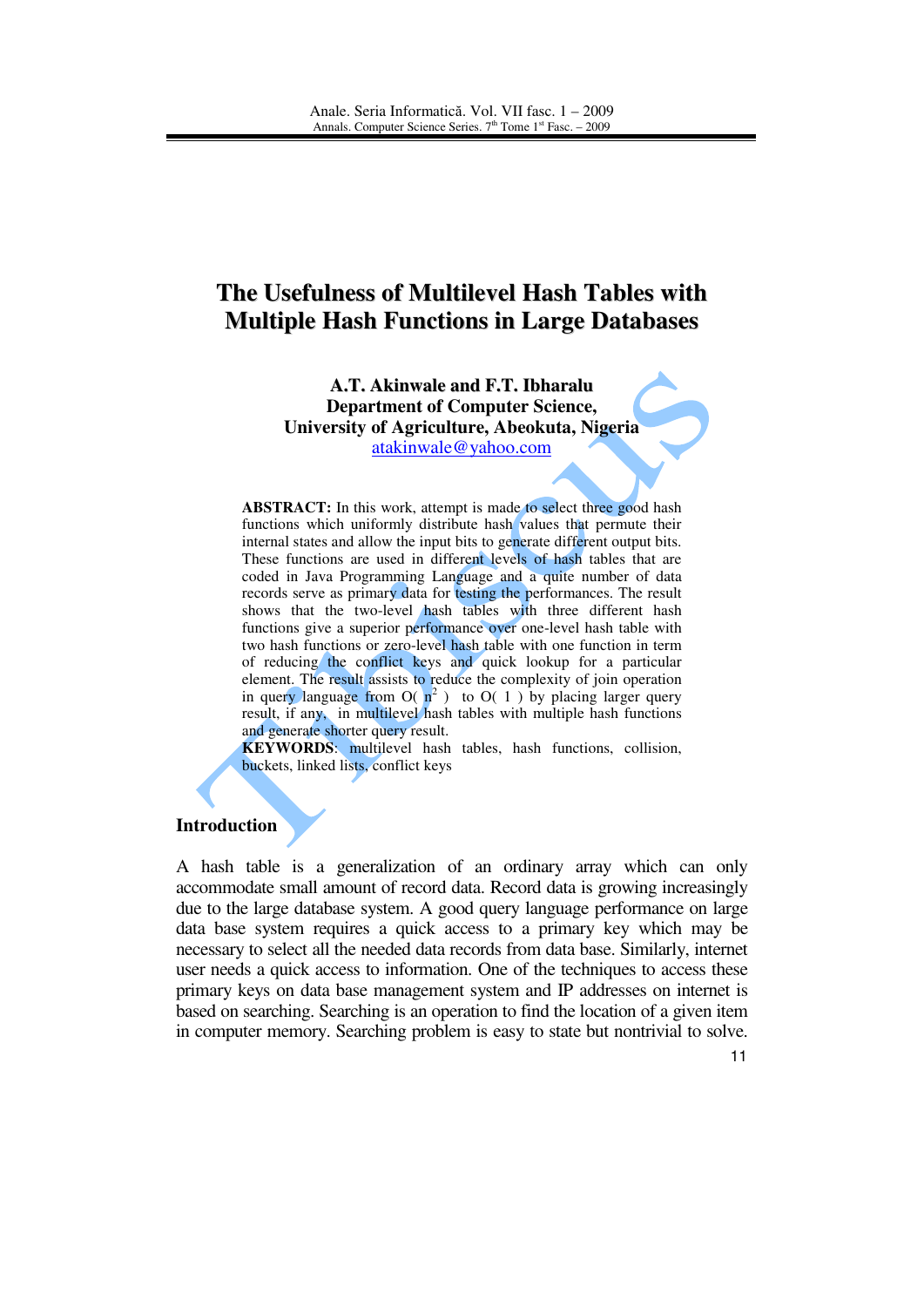There are many searching techniques, for example, *direct chaining* requires a large static data structure, which is not always possible. It has been verified that direct chaining makes effective use of examining an arbitrary position in an array in O(1) time [Aho83]. *Hash function* is employed for reducing the range of array indices that need to be handled. If there are 10,000 data records with **M** slots, then the hash function will handle **M** slots instead of handling data records of 10,000. Each of **M** slots can be in form of linked lists but then searching for an item in these linked lists may take long time.

The aim of this work is to weaken the linked lists so that searching for an item may be accessed at a shorter time. The work will rehash the linked lists into another two hash tables with different hash functions. It will investigate the performance of two-level hash tables with zero-level, and three-level hash tables with two-level. Effort will be made to compare the performance of two-level and one-level hash table against perfect hash functions of the same given **M** slots.

There will be also an effort to generate large numbers of database records in form of randomly generated numbers and unique keys for testing the performance of the hash functions. This will allow us to choose hash functions that will evenly distribute hash values. Ultimately, we will evaluate the performance of multilevel hash tables by using various perfect hash functions.

## **1. Hash Table Functions**

Hash Table is an effective data structure which serves to represent dictionary operations. It looks confusing when data is localized in memory in disorder but remains known when it is needed. The idea is to fix hash function **h**:  $U \Box H$  where  $U = \{1, ..., n\}$  on a set of  $H = \{1, ..., m\}$ .

The size of **m** determines the size of the hash table, **T**. If the size **m** is short then the size of **T** will also be short. If  $m < n$  and there exists **k**, **i**  $\Box$ **U**,  $\mathbf{k} \square \mathbf{i}$  and  $\mathbf{h}(\mathbf{k}) = \mathbf{h}(\mathbf{i})$ , then there is a collision. As far as  $\mathbf{m} < \mathbf{n}$ , collision is not avoidable. The problem of hash function is collision which has attracted a lot of attentions in research works [Cor92].

### **2. Structure of Multilevel Hash Tables Extension**

12 This research work is devoted to the study of multilevel hash tables which is a specific interesting method of dealing with collisions. The structure of the multilevel hash table extension contains three layers; namely, zero-level hash table with first hash function, one-level hash table with second function and twolevel hash table with third function. The first hash function takes a data element as an input and provides an index into an array of buckets usually implemented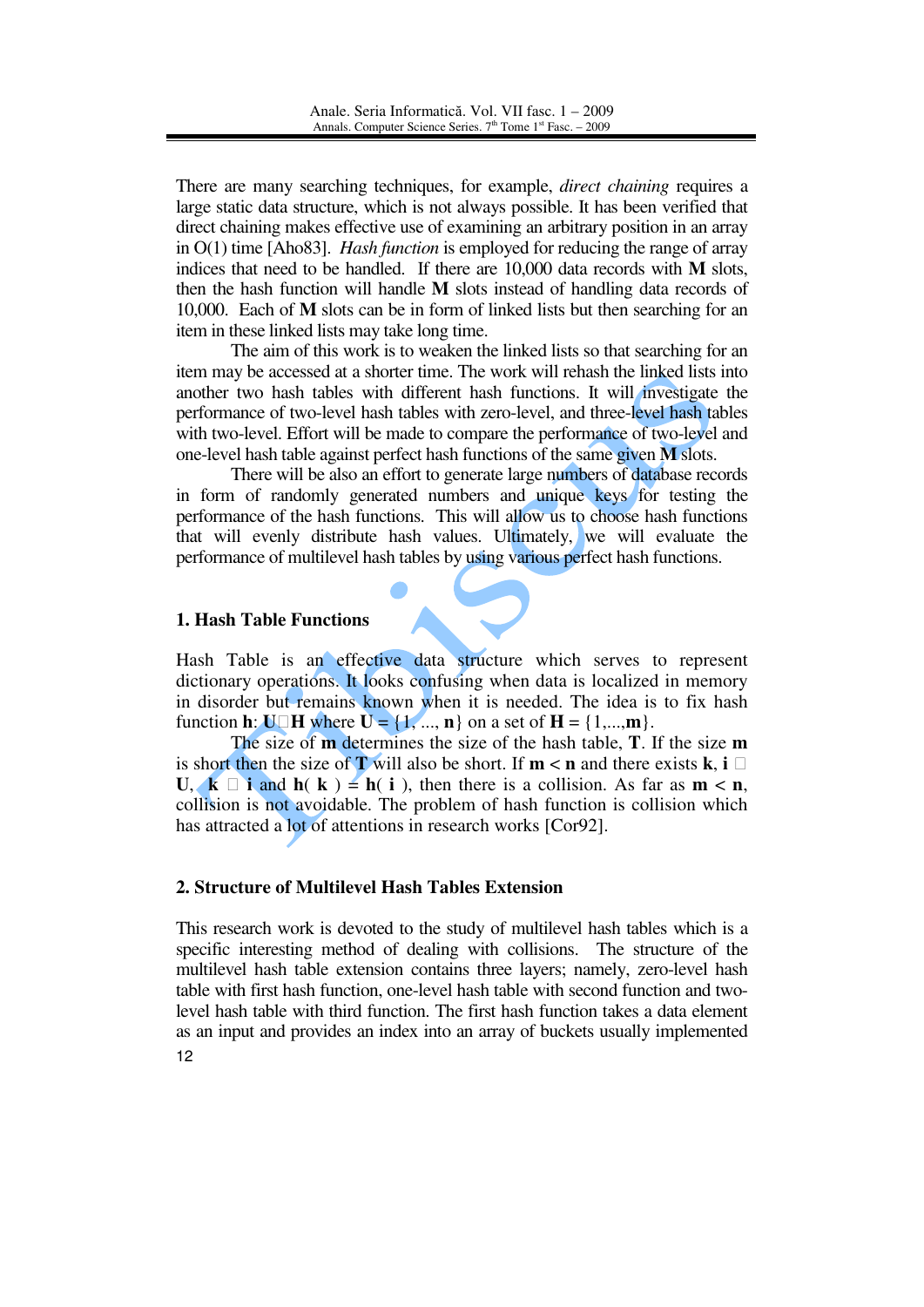as linked list of output. If a bucket is allowed to contain another hash table instead of actual keys or (linked list of keys), these keys could be rehashed into another table with a different hash function. This will obviously redistribute the word list (records) instead of placing them into a singly linked list hence there is one-level hash table with a second function.

 One-level Hash Table is contained in zero-level hash table, another hash table with linked lists. These linked lists are placed in the buckets and the key contents could also be rehashed into another table with third hash function. This will definitely redistribute the records to form two-level hash tables with third hash function.

 Two-level Hash Table contains three-level tables: zero-level hash table, one-level hash table and two-level hash table with the conflict keys in form of linked lists. Figure 1 shows the structure of multilevel hash table extension. As shown in Figure 1, the contents of the bucket at one-level hash table are now in the buckets of two-level hash tables. The contents of buckets at two-level hash tables are now conflict keys in form of linked lists. A key can now be traced along zero-level hash table, one-level hash table and then in the buckets of twolevel hash table. This extension of hash tables has definitely weakened the linked lists by reducing the number of conflict keys and searching for record keys now may take a shorter time to locate.

## **3. Selection of Hash Functions for each-level**

There are many hashing functions in literature for the purpose of reducing conflict keys and fast computation. Some of these functions perform very well in theory but in practice, their performance is very poor. For example, Universal Hash Function which appears in all algorithms' books of computer science selects hash function at random at run time from a carefully designed class of functions.

$$
h_{\alpha}(\mathbf{x}) = \sum_{i=0}^{r} a_{i}x_{i} \mod m
$$

 This type of hash function may not be appropriate for multilevel hash table extension because it does not uniformly distribute keys above a bucket size of 200. Experiment carried out with a test of data records of 500, 2,000, 5,000 and 10,000 on bucket size of 256 shows that hash values are either distributed at the beginning or in the centre or even at the end of the bucket. Figure 2 shows the result of hash function of 500, 2,000, 5,000 and 10,000 records on 256 buckets. This leaves a lot of memory empty and rehashing of hash values into other tables is empty.

 The same experiment is carried out by using hashing codes derived by Robert J. Jenkins' with the same data records and the result shows that hash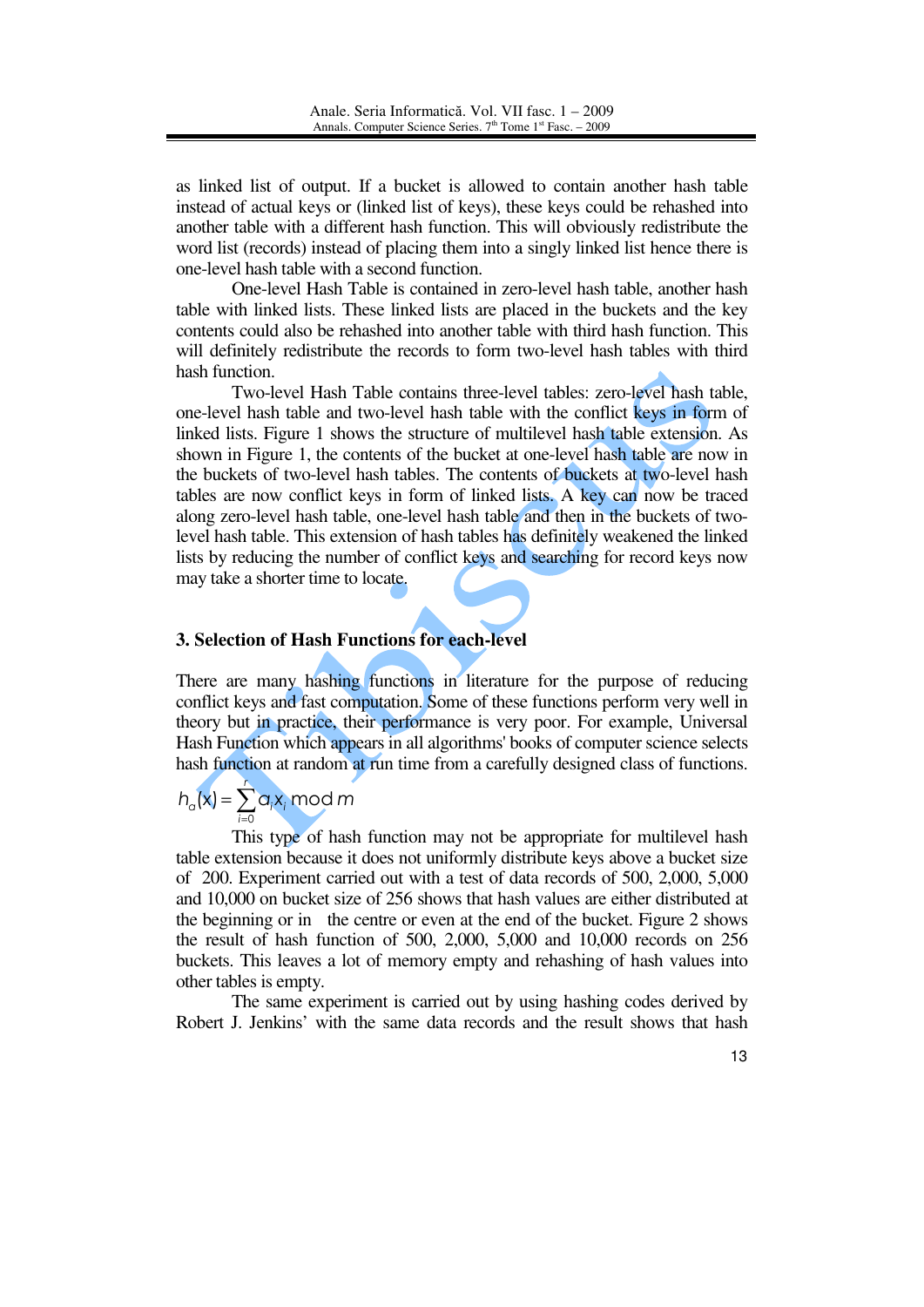values are uniformly distributed. Figure 3 depicts Robert J. Jenkins hash codes of 500, 2,000, 5,000 and 10,000 records on 256 buckets. Robert J. Jenkin's hash codes place in every bucket of size 256 the records of 500 as 1 or 2, records of 2,000 as 7 or 8, records of 5,000 as 19 or 20 and records of 10,000 as 39 or 40.

 An attempt is made to test other discovered hash functions but none perfectly distributed hash values like Robert J. Jenkin's. For example, Peter J. Weinberger and Arash Partow hash function do not perfectly hash values but uniformly distribute hash values across the buckets more than the size of 256.

 Three hashing codes namely, the hashing codes of Robert J. Jenkin, Peter J. Weinberger, and Arash Partow, were selected based on their performance by distributing hash values evenly in buckets of size more than 256.



### **4. Instrument of Multilevel Hash Tables Extension**

Robert J. Jenkins hash function is used for zero-level hash table; Peter J. Weingeber is employed for one-level hash table while two-level hash table uses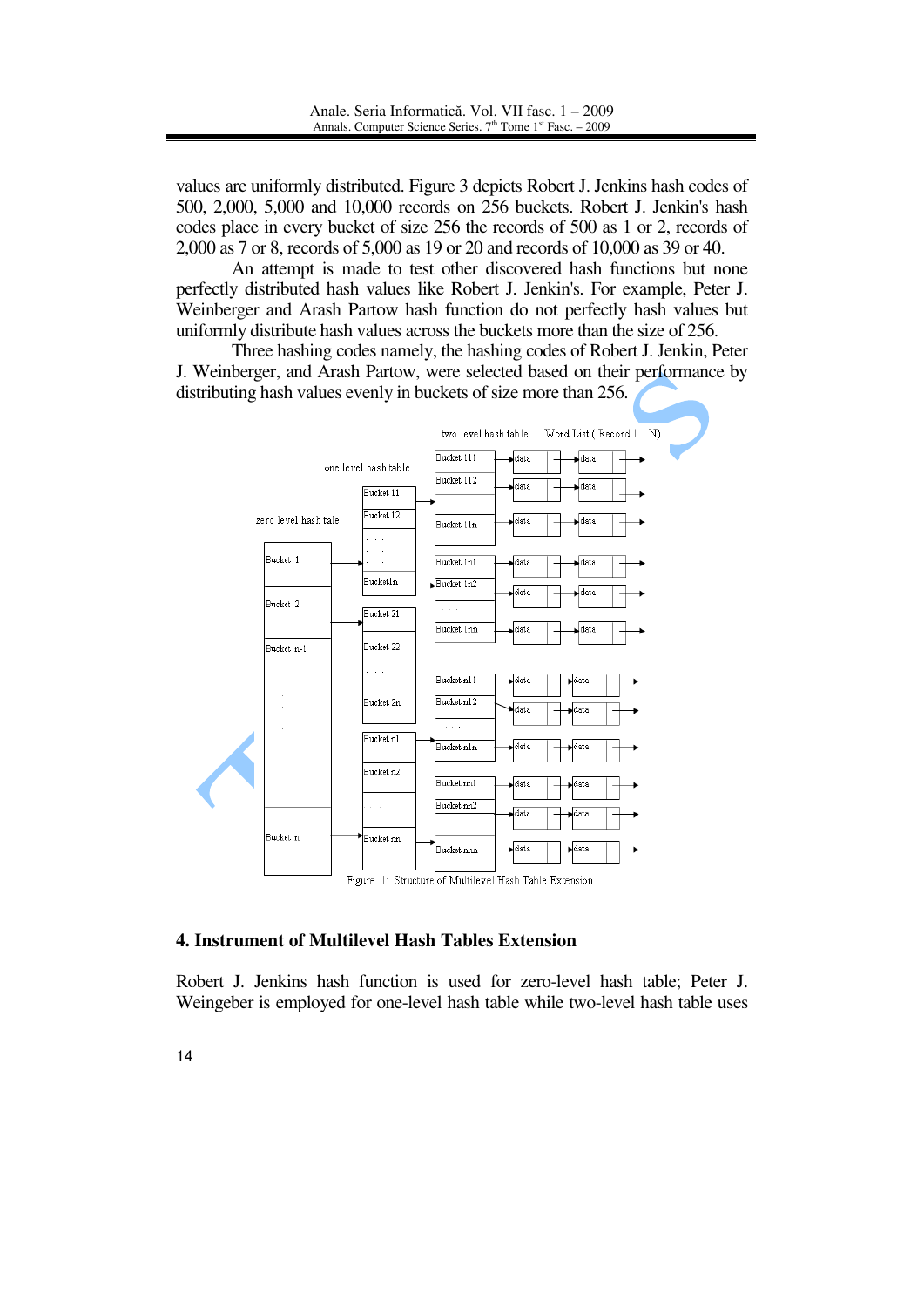Arash Partow hash function. The codes of these three functions are transferred into Java Programming Language.

 Test data is of two types: matriculation numbers of students and internet provider addresses. Matriculation numbers of students are made of six alphanumeric data of which two are alphabetic data and the other four are numeric data. For example, a student bearing "strzelecki janek" with identity number 3099 has matriculation number of sj3099. sj is the initial while 3099 is identity number. This number is unique such that there is no student with two matriculation numbers. Similarly, the system generates random number of internet provider addresses in form of  $x_1.x_2.x_3.x_4$ , where  $x_i \Box [0...255]$ . A test of data records of 500, 2,000, 5,000 and 10,000 were carried out of which matriculation numbers of students and internet provider addresses serve as keys.



## **5. Evaluation of the Results**

Robert J. Jenkin's hash function distributes the hash values uniformly into seven buckets. For 500 records, each bucket contains conflict keys of 71 or 72, for 2,000 records each bucket has conflict keys of 285 or 286, record of 5,000 possesses conflict keys of 714 or 715 while 1426 or 1427 conflict keys are in each bucket of 10,000 records.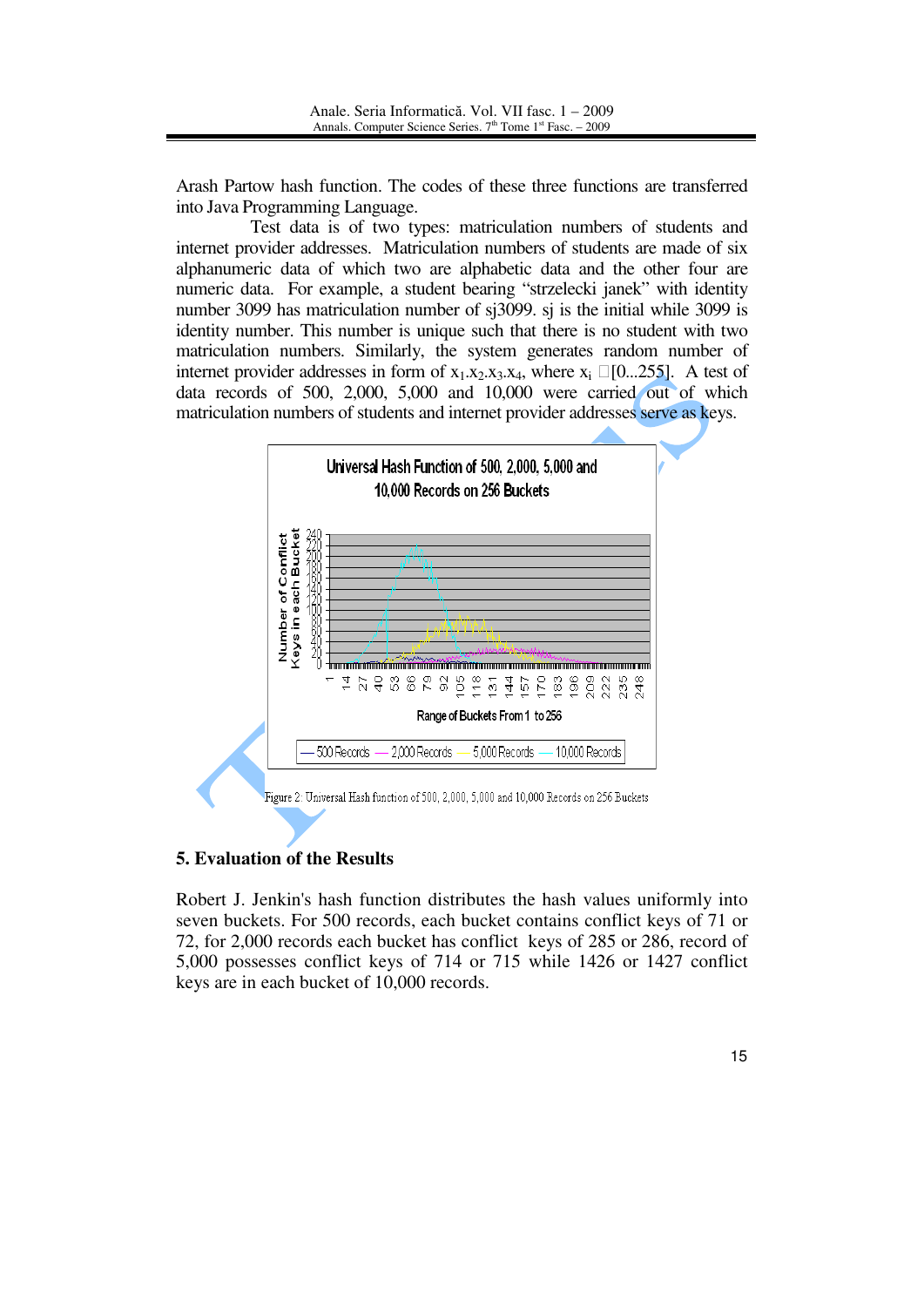

 The hash values are redistributed into one-level hash table using Peter J. Weinberger hash codes. For example, for record 500 at one-level hash table conflict keys of 71 at zero-level hash table are rehashed into 17, 12, 13, 14 and 15. The average case performance is 8 comparisons which is faster than zerolevel hash table with 71 comparisons. Similarly, for 2,000 records, 286 conflict keys are redistributed into 51, 66, 51, 64 and 54. For 10,000 records at onelevel, conflict keys of 1427 of zero-level hash table are rehashed into 320, 258, 283, 265 and 301. In this step, the conflict keys have been reduced in size. The average case performance is 134 comparisons which is faster than zero-level with 714 comparisons. Table 1 illustrates the summary of average and worst case comparisons of 500, 2,000, 5,000 and 10,000 records using bucket size of 7, 5 and 3. Looking at the table 1, for 500 records at two-level hash table, conflict keys of 12 have been rehashed into 5, 3 and 4. The average case performance is 2 comparisons. For 2,000 records at two-level hash tables, conflict keys of 53 have been redistributed into 15, 22 and 16. It is now easy to traverse the linked lists of 22 at a short time. For 10,000 records at two-level hash table, conflict keys of 320 at two-level hash table have been rehashed into 113, 101 and 106. The average case performance is 39 which is faster than onelevel hash table with 134 and zero-level hash table of 714 comparisons. In term of comparison of keys during the traversing the linked lists, the result indicates that one-level is better than zero-level while two-level is far better than either one-level or zero-level.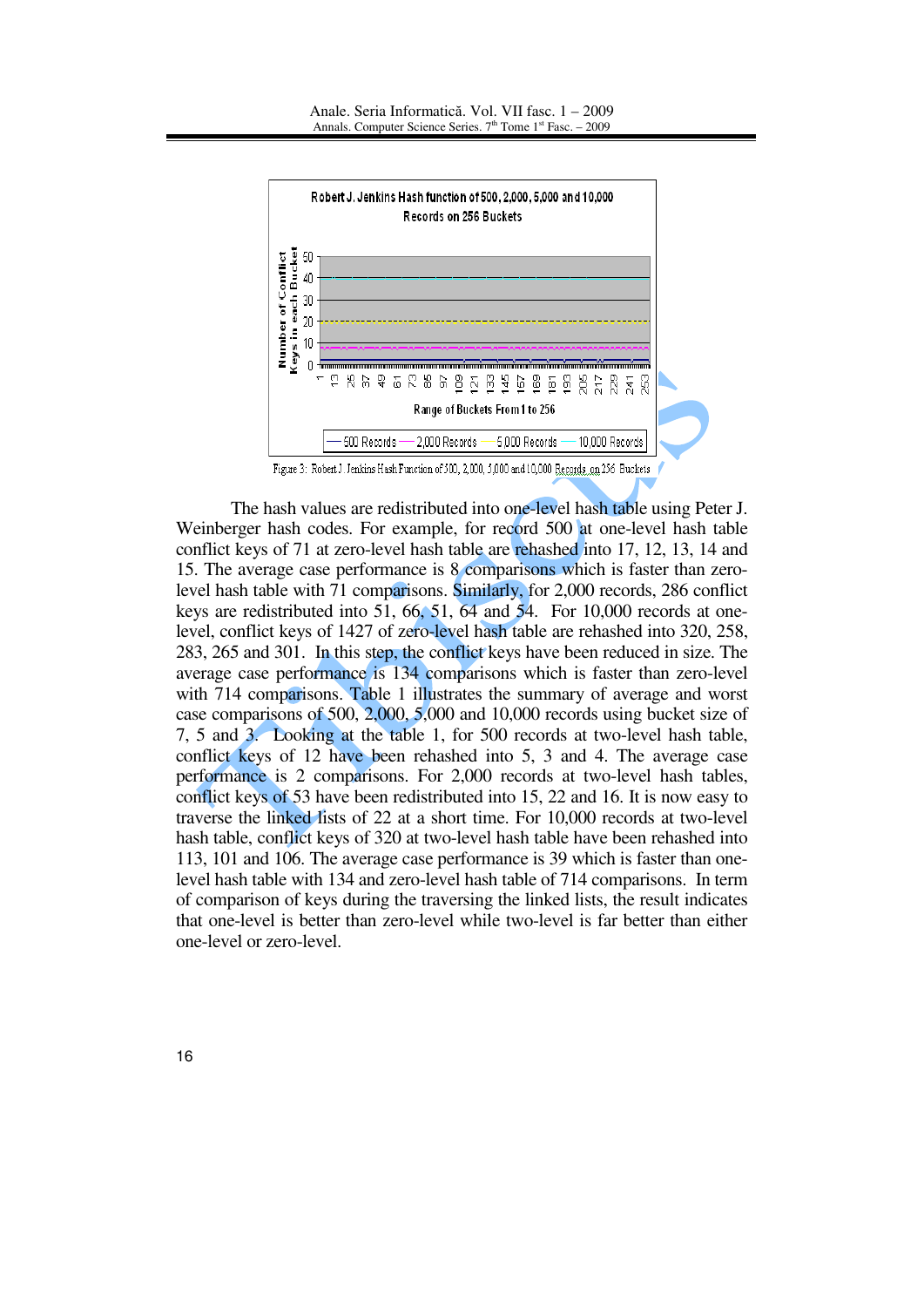| Anale. Seria Informatică. Vol. VII fasc. 1 – 2009                        |
|--------------------------------------------------------------------------|
| Annals. Computer Science Series. $7th$ Tome 1 <sup>st</sup> Fasc. – 2009 |

|       |         | Size = 500   Size = 500 | Size =<br>2,000 | Size = 2,000 | Size =<br>5,000 | Size =<br>5,000 | $Size =$<br>10,000 | Size =<br>10,000 |
|-------|---------|-------------------------|-----------------|--------------|-----------------|-----------------|--------------------|------------------|
| level | average | worst                   | average         | worst        | average         | worst           | average            | worst            |
| Zero  | 36      | 72                      | 143             | 286          | 353             | 715             | 714                | 1428             |
| one   |         | 21                      | 22              | 73           | 63              | 171             | 134                | 320              |
| two   | 2       | 2                       |                 | 28           | 16              | 67              | 39                 | 116              |

Table 1: Summary of average and maximum worst case of the multilevel hash tables.

#### **6. Perfect Hash Function versus Multilevel Hash Tables**

Robert J Jenkins hash function uniformly distributes keys in various buckets. The question is why do we need to rehash the key?

For 10,000 data records of (  $7 * 5$  ) = 35 buckets for perfect hash function, Robert J. Jenkin's hash function places 286 or 287 hash values into each 35 buckets. The average case is 143 comparisons while worst case is 287 comparisons. For one-level hash table with the same parameters, the average case is 134 while worst case is 320 comparisons. Average case of one-level hash table (134) is faster than average case of perfect hash function (143) but the opposite is the worst case. The same analysis is to the perfect hash function of 10,000 data records on  $(7 * 5 * 3) = 105$  buckets, the average case is 48 while 96 is the worst case. Two-level hash table with the same parameters has average case of 39 and 116 for the worst case. Like previous result, only average case of two-level hash table (39) is faster than the average case (48) of perfect hash function. Clearly, as stated by Cormen [Cor92], hash table is not measured by its worst case performance.

#### **7. Usefulness of the Results**

The usefulness of multiple hash tables with various hash functions can find prominence in database applications where we need to perform primary keys lookup in large data base, and lookup for IP addresses on network.

## **7.1. Lookup for Primary keys**

One of the usefulness of multilevel hash table extension with three hash functions is for quick lookup of keys in large data base management system. Join operation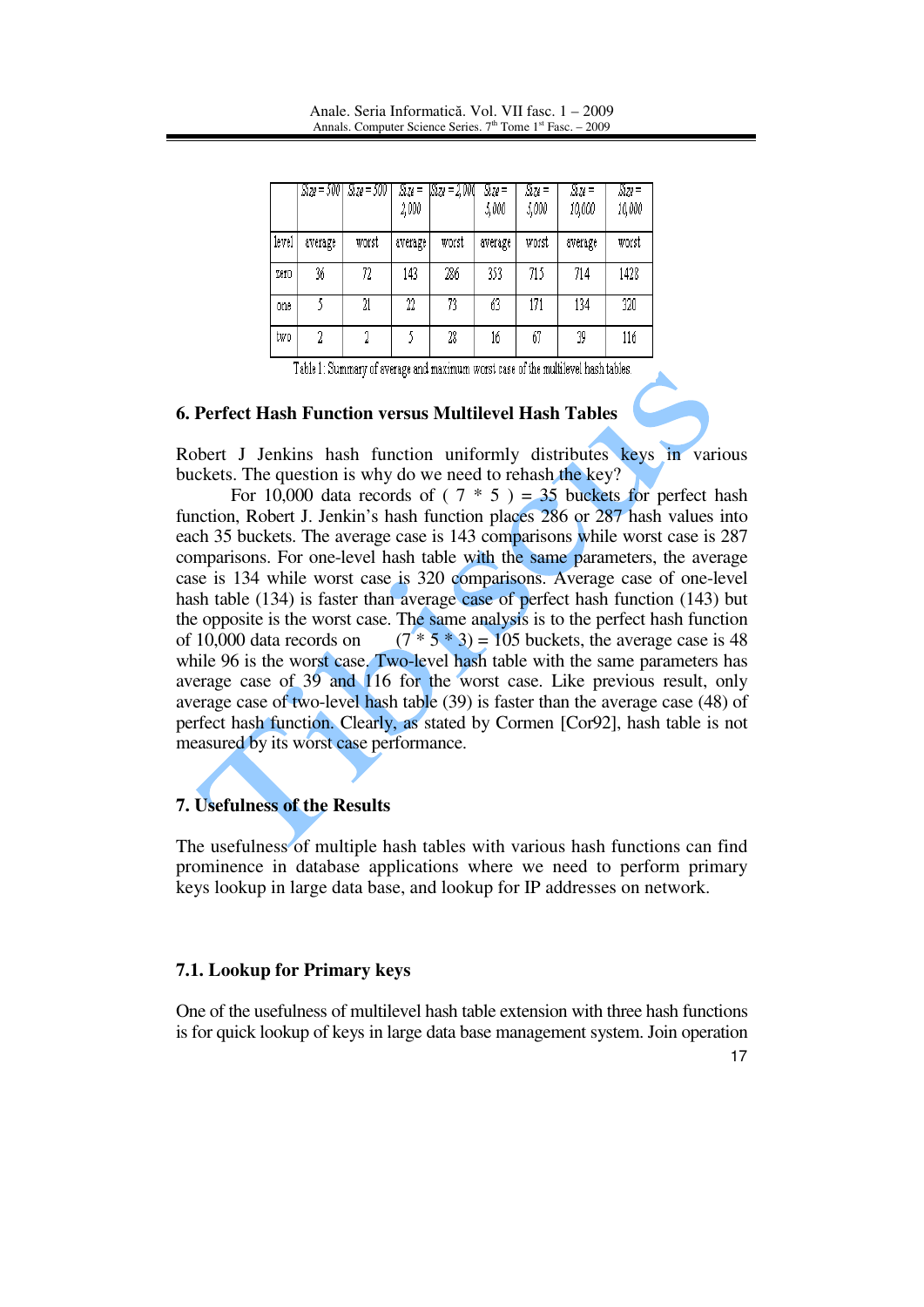in Structural Query language combines two separate databases by comparing each key with all the keys in the second database. The runtime complexity is (**n: ) =**  $O(n^2)$ **. Using multilevel hash table extension, a larger database, if any, may** be placed on a multilevel hash table with various hash functions which will weaken the conflict keys. Assuming  $n = 2,000$  and  $m = 10,000$ , figure 6 shows join operation in multilevel hash table extension that compares **n** keys with conflict keys  $m = \{113, 101, 106 \ldots \}$  at two-level hash table which is very short in size. The complexity is O (1). The time to search the conflict keys on the linked list is very short. It is very fast and efficiency. The only problem is memory which linked lists will need to occupy and this can be addressed by adding more memory to the data base management system.

## **7.2. Lookup for IP Addresses**

The technique employed on network is to access the address of IP at quick time. Due to the increase in use of network and the desire of the users to access information at short time, attempt is made to make sure the system can access a given IP address very fast. A random number is generated in form of IP addresses from 0:0:0:0 to 125:125:125:125. These numbers serve as keys to the hash functions at-level zero, one and two hash table. Figure 4 and 5 illustrate the time to lookup for a given key. For example, looking at figure 4 with 2,000 records, it takes**13203** milliseconds to lookup for a particular key at zero-level, **7250** milliseconds at one-level while **6219** milliseconds at two-level for the same key. In figure 5 with 10,000 data records, it takes **40328** milliseconds to search for a given key at zero-level, **13203** milliseconds at one-level and **8391** at twolevels. The same analysis is also applied to data records of 500 and 5,000. Results indicate that it is very fast to lookup for a given key at one-level hash table than zero-level while it is faster to search for a particular key at two-level than onelevel. This indicates that multilevel hash tables with multiple hash functions can be employed to lookup for IP address in internet environment.

## **Conclusion**

Three selected hash functions are used for multiple hash tables after testing their performance and ensure that they distribute hash values evenly in above 256 buckets. Each hash function is assigned to different-level of hash tables. The hash functions are written in Java Programming Language with time to lookup for a given particular key. Data records of different sizes are employed to test the performance of the system.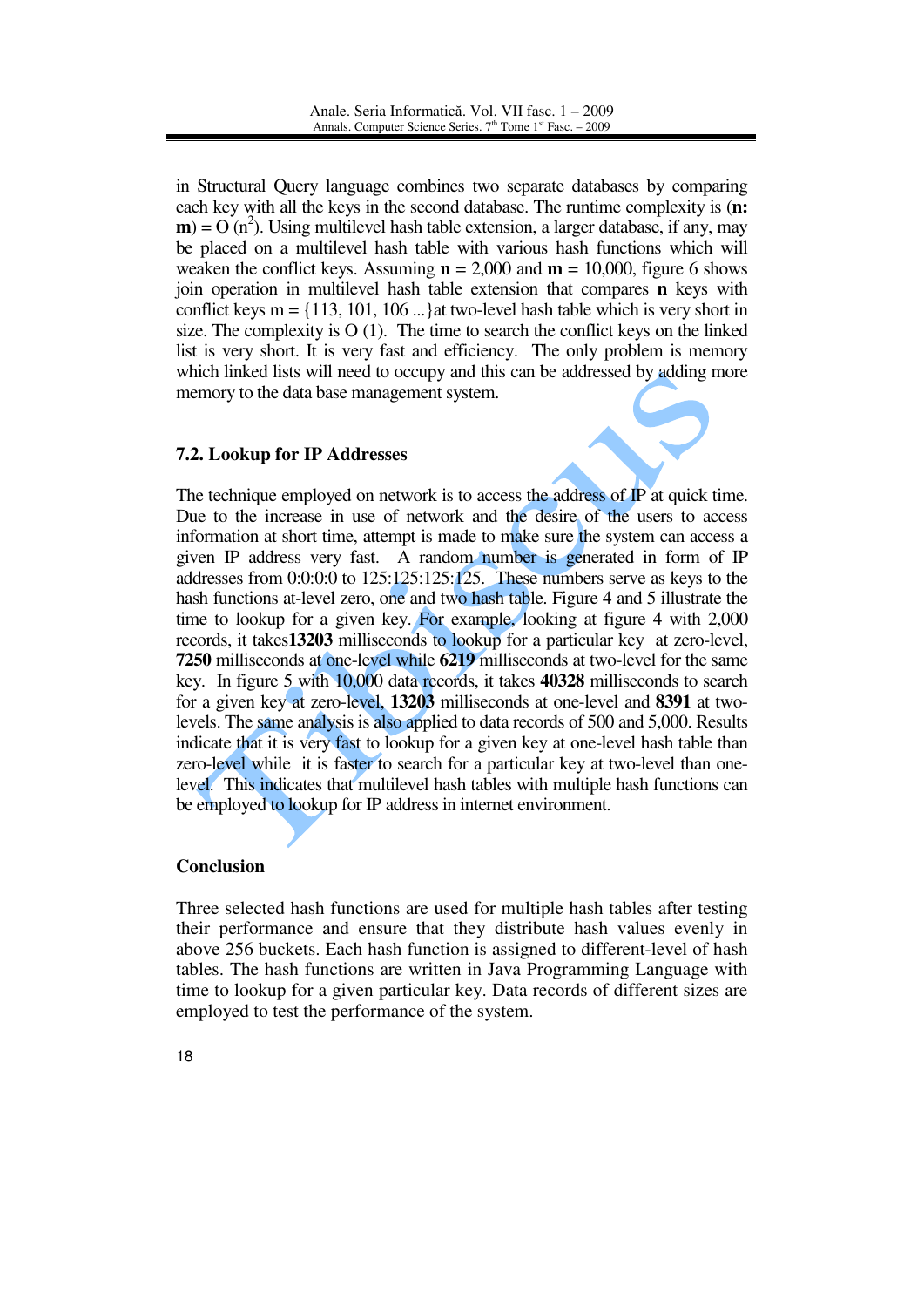

Figure 5: Lookup for a Key in 10,000 Data Records

 The selected three hash functions build the input blocks into the respective zero, one and two-level hash tables and provide lookup for a given keys. The results indicate that searching an element at two-level with third hash function perform very well than searching a given item either at one or zerolevel. The result also shows that multiple hash tables with multiple hash functions can be employed in join operation of structural query language, by placing the larger query result into multilevel hash tables with multiple hash functions. The result indicates that the system can be used to search for a particular IP address at a quick time.